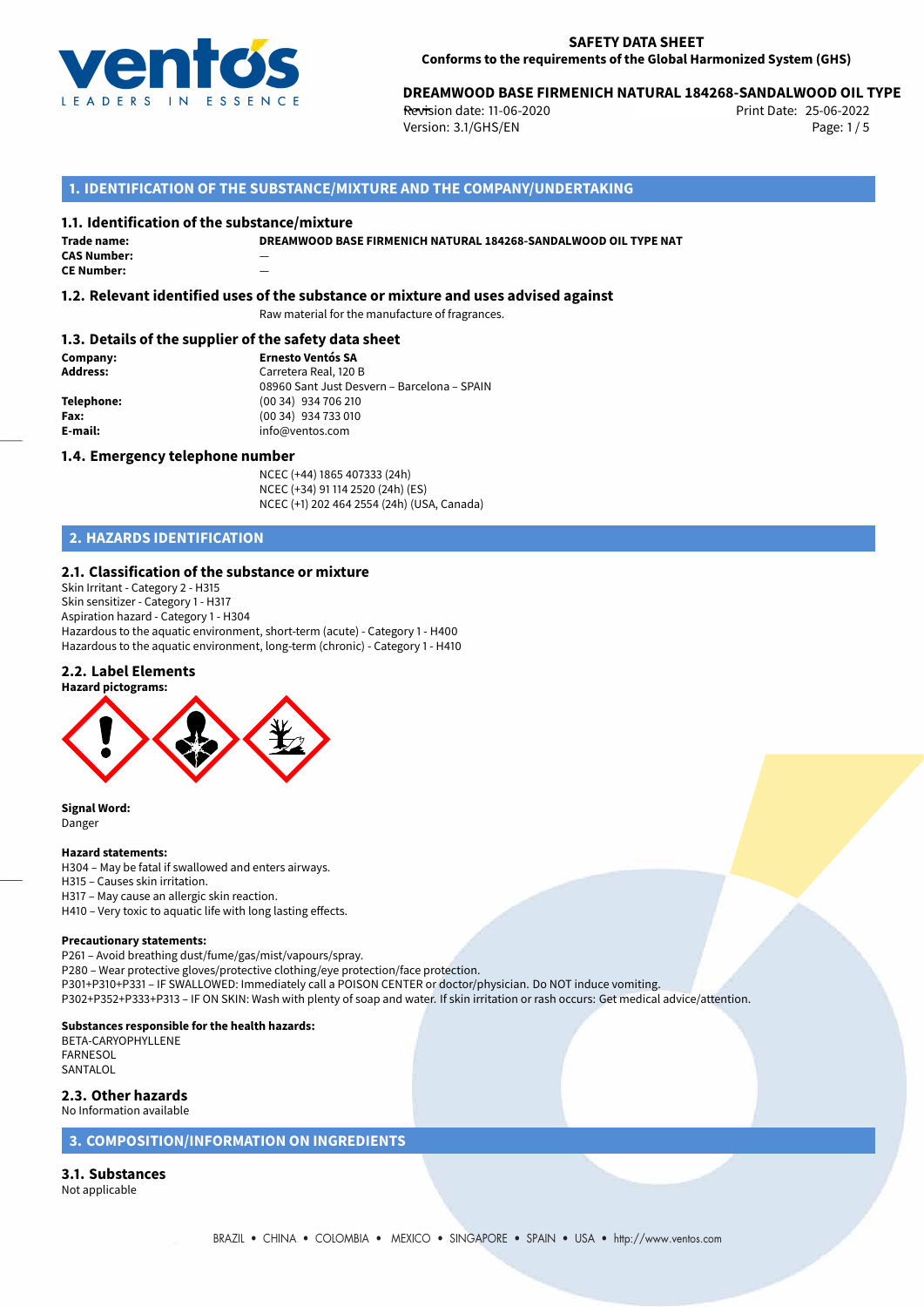

# 25-06-2022 **DREAMWOOD BASE FIRMENICH NATURAL 184268-SANDALWOOD OIL TYPE**

**Revision date: 11-06-2020** Print Date: Version: 3.1/GHS/EN Page: 2 / 5

# **3.2. Mixtures**

MIXTURE OF AROMATIC SUBSTANCES

Hazardous constituents:

| <b>Chemical Name</b> | % (w/w)        | <b>CAS No</b><br><b>EC No</b> | <b>Classification according to GHS</b>                                                                                                                                                                                                                      |
|----------------------|----------------|-------------------------------|-------------------------------------------------------------------------------------------------------------------------------------------------------------------------------------------------------------------------------------------------------------|
| SANTALOL             | $>$ 50         | 11031-45-1<br>234-262-4       | Skin Irritant - Category 2 - H315<br>Skin sensitizer - Category 1B - H317<br>Hazardous to the aquatic environment, short-term (acute) - Category 1 - H400<br>Hazardous to the aquatic environment, long-term (chronic) - Category 1 - H410                  |
| CEDROL               | $>1$ ; $<$ 10  | $77 - 53 - 2$<br>201-035-6    | Flammable Liquids - Category 4 - H227<br>Hazardous to the aquatic environment, short-term (acute) - Category 2 - H401<br>Hazardous to the aquatic environment, long-term (chronic) - Category 2 - H411                                                      |
| ALPHA-CEDRENE        | $>1$ ; $<$ 10  | 469-61-4<br>207-418-4         | Skin Irritant - Category 3 - H316<br>Aspiration hazard - Category 1 - H304<br>Hazardous to the aquatic environment, short-term (acute) - Category 1 - H400<br>Hazardous to the aquatic environment, long-term (chronic) - Category 1 - H410<br>M-Factor: 10 |
| <b>FARNESOL</b>      | $>1$ ; $<$ 10  | 4602-84-0<br>225-004-1        | Skin Irritant - Category 2 - H315<br>Eye Irritant - Category 2A - H319<br>Skin sensitizer - Category 1B - H317<br>Hazardous to the aquatic environment, long-term (chronic) - Category 1 - H410                                                             |
| <b>BETA-CEDRENE</b>  | $>1$ ; $<$ 10  | 546-28-1<br>208-898-8         | Skin Irritant - Category 3 - H316<br>Aspiration hazard - Category 1 - H304<br>Hazardous to the aquatic environment, short-term (acute) - Category 1 - H400<br>Hazardous to the aquatic environment, long-term (chronic) - Category 1 - H410<br>M-Factor: 10 |
| BETA-CARYOPHYLLENE   | $>0.1$ ; $<$ 1 | $87 - 44 - 5$<br>201-746-1    | Skin sensitizer - Category 1B - H317<br>Aspiration hazard - Category 1 - H304<br>Hazardous to the aquatic environment, long-term (chronic) - Category 4 - H413                                                                                              |

[See the full text of the hazard statements in section 16.](#page-4-0)

### **4. FIRST-AID MEASURES**

#### **4.1. Description of necessary first aid measures**

| Ingestion:    | Rinse mouth with water.                                                                                               |
|---------------|-----------------------------------------------------------------------------------------------------------------------|
|               | Obtain medical advice.                                                                                                |
|               | Keep at rest. Do not induce vomiting.                                                                                 |
| Eye contact:  | In case of contact with eyes, rinse immediately with plenty of water for at least 15 minutes and seek medical advice. |
| Inhalation:   | Remove person to fresh air and keep at rest.                                                                          |
|               | Seek immediate medical advice.                                                                                        |
| Skin contact: | Take off immediately all contaminated clothing.                                                                       |
|               | Thoroughly wash affected skin with soap and water.                                                                    |
|               | Seek medical attention if symptoms persist.                                                                           |

#### **4.2. Most important symptoms and effects, both acute and delayed** No information available.

# **4.3. Indication of any immediate medical attention and special treatment needed**

No information available.

# **5. FIRE-FIGHTING MEASURES**

#### **5.1. Extinguishing Media**

Water spray, carbon dioxide, dry chemical powder or appropriate foam. For safety reasons do not use full water jet.

#### **5.2. Special hazards arising from the substance or mixture**

Known or Anticipated Hazardous Products of Combustion: Emits toxic fumes under fire conditions.

#### **5.3. Advice for firefighters**

High temperatures can lead to high pressures inside closed containers. Avoid inhalation of vapors that are created. Use appropriate respiratory protection. Do not allow spillage of fire to be poured into drains or watercourses. Wear self-contained breathing apparatus and protective clothing.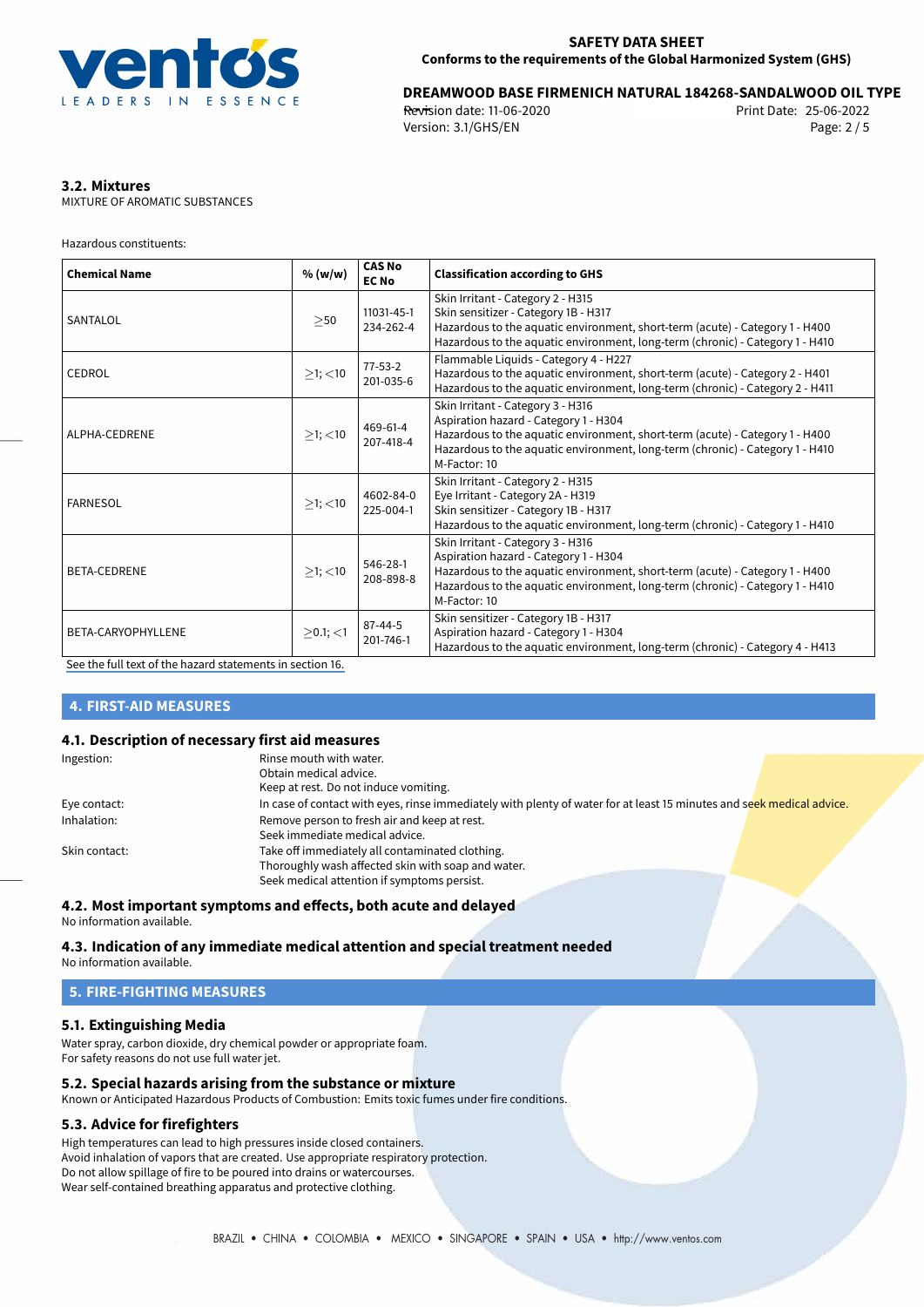

# 25-06-2022 **DREAMWOOD BASE FIRMENICH NATURAL 184268-SANDALWOOD OIL TYPE**

**Revision date: 11-06-2020** Print Date: Version: 3.1/GHS/EN Page: 3 / 5

### **6. ACCIDENTAL RELEASE MEASURES**

#### **6.1. Personal precautions, protective equipment and emergency procedures**

Evacuate surronding areas. Ensure adequate ventilation. Keep unnecessary and unprotected personnel from entering. Do not breathe vapor/spray. Avoid contact with skin and eyes. Information regarding personal protective measures: see section 8.

#### **6.2. Environmental precautions**

To avoid possible contamination of the environment, do not discharge into any drains, surface waters or groundwaters.

#### **6.3. Methods and materials for containment and cleaning up**

Cover with an inert, inorganic, non-combustible absorbent material (e.g. dry-lime, sand, soda ash). Place in covered containers using non-sparking tools and transport outdoors. Avoid open flames or sources of ignition (e.g. pilot lights on gas hot water heater). Ventilate area and wash spill site after material pickup is complete.

#### **6.4. Reference to other sections**

Information regarding exposure controls, personal protection and disposal considerations can be found in sections 8 and 13.

# **7. HANDLING AND STORAGE**

#### **7.1. Precautions for safe handling**

Do not store or handle this material near food or drinking water. Do not smoke. Avoid contact with the eyes, skin and clothing. Wear protective clothing and use glasses. Observe the rules of safety and hygiene at work. Keep in the original container or an alternative made from a compatible material.

# **7.2. Conditions for safe storage, including any incompatibilities**

Store in tightly closed and preferably full containers in a cool, dry and ventilated area, protected from light. Keep away from sources of ignition (e.g. hot surfaces, sparks, flame and static discharges). Keep away from incompatible materials (see section 10).

#### **7.3. Specific end use(s)**

No information available.

#### **8. EXPOSURE CONTROLS AND PERSONAL PROTECTION**

#### **8.1. Control parameters**

Components with occupational exposure limits: None known.

#### **8.2. Exposure controls**

Measures should be taken to prevent materials from being splashed into the body. Provide adequate ventilation, according to the conditions of use. Use a mechanical exhaust if required.

#### **8.3. Individual protection measures, such as personal protective equipment**

| Chemical safety goggles are recommended. Wash contaminated goggles before reuse.                                                      |
|---------------------------------------------------------------------------------------------------------------------------------------|
| Chemical-resistant gloves are recommended. Wash contaminated gloves before reuse.                                                     |
| Personal protective equipment for the body should be selected based on the task being performed and the risks<br>involved.            |
| In case of insufficient ventilation, use suitable respiratory equipment.                                                              |
| Emissions from ventilation or process equipment should be checked to ensure they comply with environmental<br>protection legislation. |
| In some cases, filters or engineering modifications to the process equipment will be necessary to reduce emissions to                 |
| acceptable levels.                                                                                                                    |
|                                                                                                                                       |

# **9. PHYSICAL AND CHEMICAL PROPERTIES**

#### **9.1. Information on basic physical and chemical properties**

| Appearance:                      | Liguid          |
|----------------------------------|-----------------|
| Colour:                          | Confo           |
| Odour:                           | Confo           |
| Odour theshold:                  | Not de          |
| pH:                              | Not de          |
| Melting point/freezing point:    | Not de          |
| Boling point/boiling range (°C): | Not de          |
| Flash point:                     | $101^{\circ}$ C |
| Evaporation rate:                | Not de          |
|                                  |                 |

Conforms to standard Conforms to standard Not determined Not determined Not determined Not determined Not determined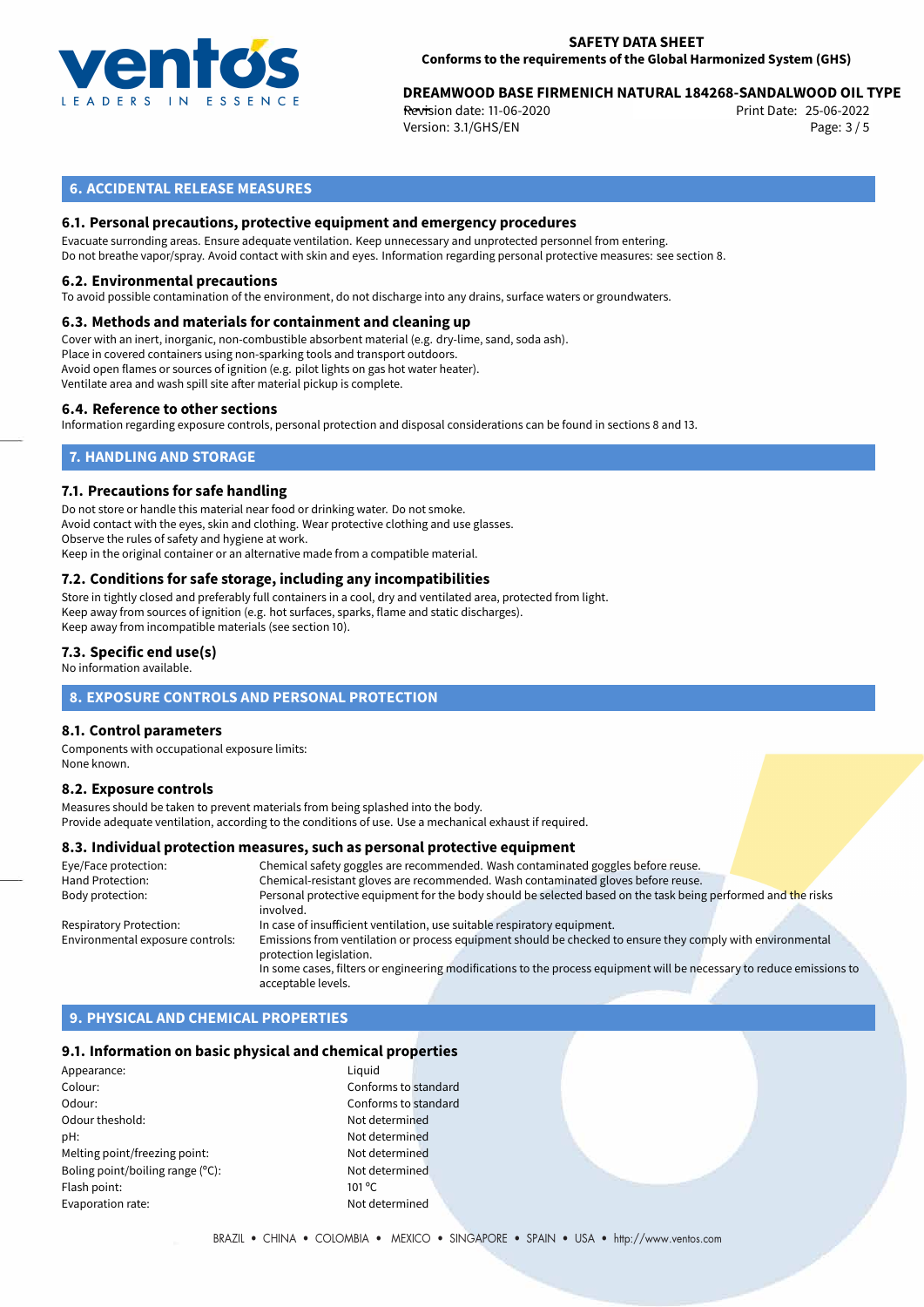

# 25-06-2022 **DREAMWOOD BASE FIRMENICH NATURAL 184268-SANDALWOOD OIL TYPE**

**Revision date: 11-06-2020** Print Date: Version: 3.1/GHS/EN Page: 4 / 5

| Flammability:                          |
|----------------------------------------|
| Lower flammability/Explosive limit:    |
| Upper flammability/Explosive limit:    |
| Vapour pressure:                       |
| Vapour Density:                        |
| Density:                               |
| Relative density:                      |
| Water solubility:                      |
| Solubility in other solvents:          |
| Partition coefficient n-octanol/water: |
| Auto-ignition temperature:             |
| Decomposition temperature:             |
| Viscosity, dynamic:                    |
| Viscosity, kinematic:                  |
| Explosive properties:                  |
| Oxidising properties:                  |

Not determined Not determined Not determined Not determined Not determined Not determined Not determined **INSOLUBLE IN WATER** SOLUBLE IN ETHANOL Not determined Not determined Not determined Not determined Not determined Not determined<br>NONE EXPECTED

# **10. STABILITY AND REACTIVITY**

#### **10.1. Reactivity**

No hazardous reactions if stored and handled as prescribed/indicated.

#### **10.2. Chemical stability**

The product is stable if stored and handled as prescribed/indicated.

#### **10.3. Possibility of hazardous reactions**

No hazardous reactions if stored and handled as prescribed/indicated.

#### **10.4. Conditions to Avoid**

Conditions to Avoid: Excessive heat, flame or other ignition sources.

#### **10.5. Incompatible materials**

Avoid contact with strong acids and bases and oxidizing agents.

#### **10.6. Hazardous decomposition products**

During combustion may form carbon monoxide and unidentified organic compounds.

# **11. TOXICOLOGICAL INFORMATION**

| <b>Acute toxicity</b>             | Based on the data available, the criteria for classification are not met. |  |
|-----------------------------------|---------------------------------------------------------------------------|--|
| Skin corrosion/irritation         | Causes skin irritation.                                                   |  |
| Serious eye damage/irritation     | Based on the data available, the criteria for classification are not met. |  |
| Respiratory or skin sensitisation | May cause an allergic skin reaction.                                      |  |
| Germ cell mutagenicity            | Based on the data available, the criteria for classification are not met. |  |
| Carcinogenicity                   | Based on the data available, the criteria for classification are not met. |  |
| Reproductive toxicity             | Based on the data available, the criteria for classification are not met. |  |
| STOT-single exposure              | Based on the data available, the criteria for classification are not met. |  |
| <b>STOT-repeated exposure</b>     | Based on the data available, the criteria for classification are not met. |  |
| <b>Aspiration hazard</b>          | May be fatal if swallowed and enters airways.                             |  |

# **12. ECOLOGICAL INFORMATION**

#### **12.1. Toxicity**

**Assessment:** Very toxic to aquatic life with long lasting effects. **Experimental/calculated data:** No information available.

# **12.2. Degradability**

No information available.

#### **12.3. Bioaccumulative potential**

No information available.